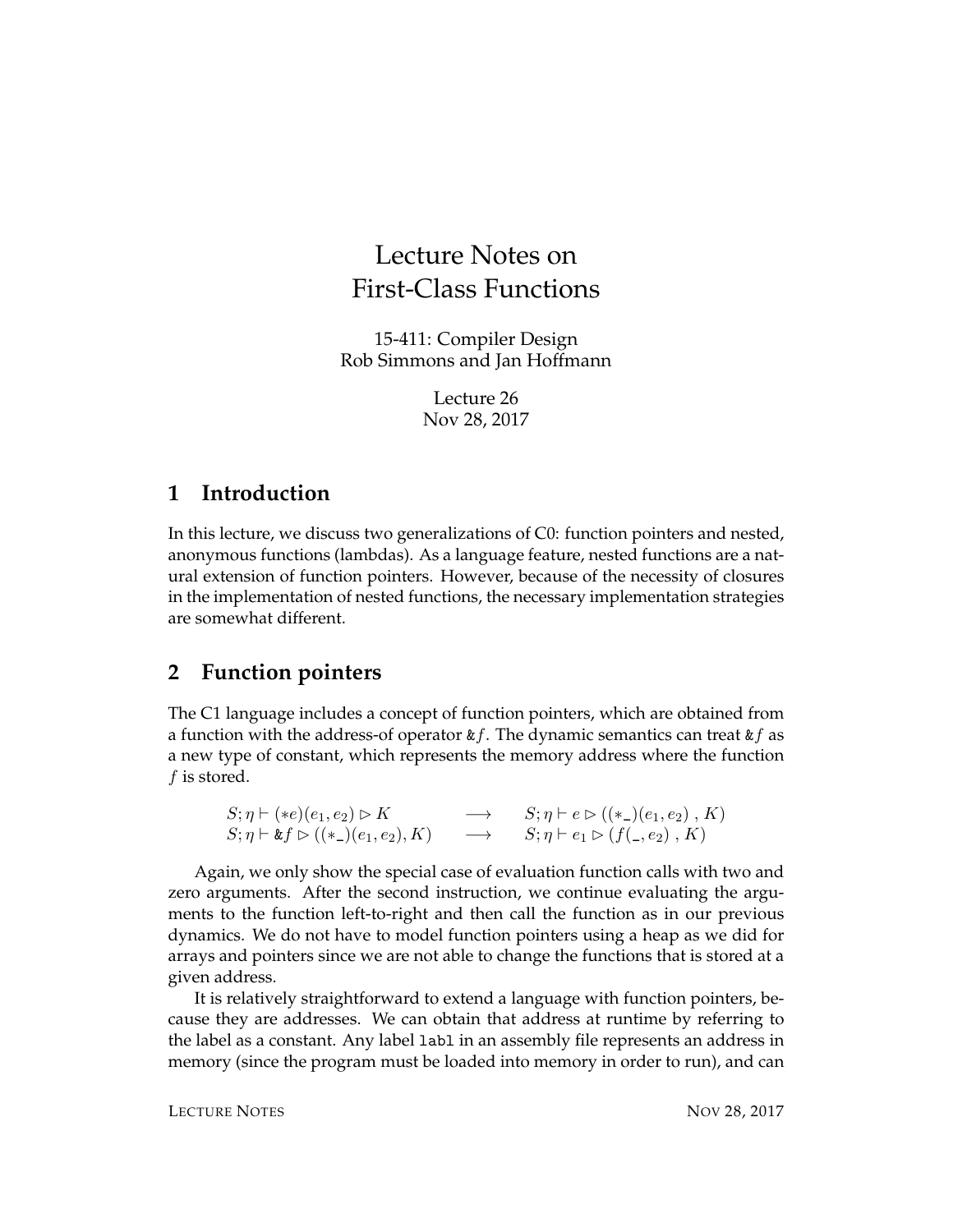be treated as a constant by writing \$1abl. Therefore  $f = k f$  as in a C1 program will eventually be compiled into an instruction like MOVQ \$\_c0\_foo %r11. It's possible to call a function whose address is stored in a register with the assembly instruction like CALL \*%r11.

The static semantics of function pointers are straightforward, though slightly obfuscated because C1 inherits C's horrendous syntax for function types. The C1 language disallows the common definition-as-use C version of declaring function types, which looks like this:

int  $(*f)(int, int) = k foo;$ 

Instead, function types in C1 *must* be declared as type definitions, by writing typedef followed by a function declaration:

```
typedef int binop_fn(int x, int y);
typedef int unop_fn(int x);
typedef int binop_fn_2(int x, int y);
```
These declarations create three function types, binop\_fn, unop\_fn, and binop\_fn\_2; the address-of operation gives us pointers to those functions.

```
binop_fn* f = kfoo;
binop_fn_2* g = &foo;
unop_fn* h = kbar;
```
A further restriction on C's syntax is that we treat function types *nominally* – the types of f and g are different, and these pointers cannot be compared for equality. This means that &foo has a status similar to NULL: it can have type binop\_fn\* or type binop\_fn\_2\*, but we don't know until we assign it. As was the case for NULL, both (\*NULL)(e1,e2) and (\*&foo)(e1,e2) are disallowed in C1.

As an aside, the reasons for treating function types nominally is a result of the use of contracts in the C1 language, a topic we've ignored so far in this class. We can attach different contracts to different type definitions by including them as part of the type definition:

```
typedef int binop_fn(int x, int y);
  //@requires x \ge y; ensures \result > 0;
typedef int binop_fn_2(int x, int y);
  //@requires x != y;
```
These type definitions mean that even though both f and g refer to the same function foo, C1 will signal a precondition violation if we call  $(*g)(3,3)$  but not if we call  $(*f)(3,3)$ .

The type rules for the new syntactic forms are given below.

LECTURE NOTES NOW 28, 2017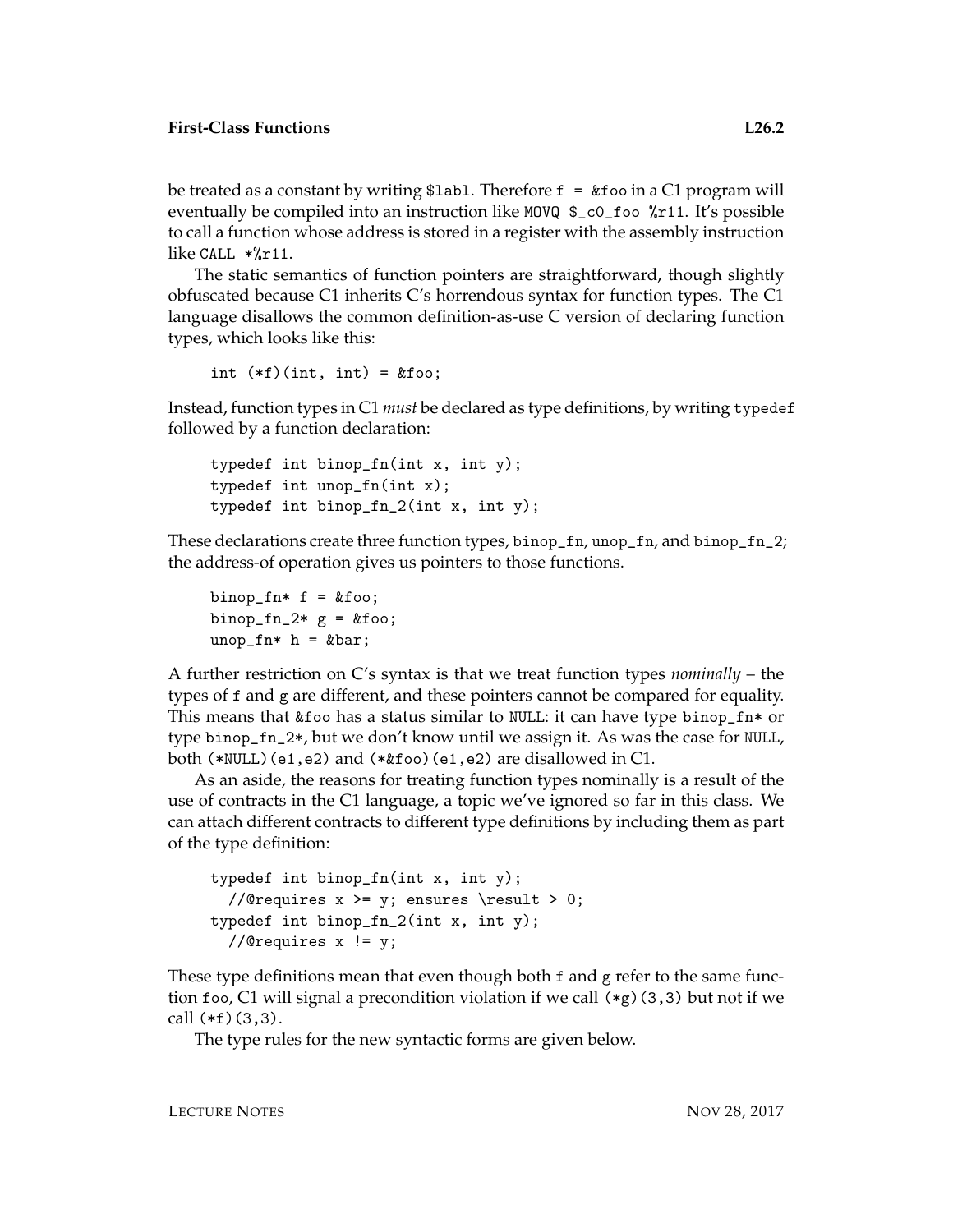$$
\frac{ft = (\tau_1, \dots, \tau_n) \to \tau \quad \Gamma(f) = ft}{\Gamma \vdash \&f : ft*}
$$
\n
$$
\frac{ft = (\tau_1, \dots, \tau_n) \to \tau \quad \Gamma \vdash e : ft* \quad \Gamma \vdash e_1 : \tau_1 \dots \Gamma \vdash e_n : \tau_n}{\Gamma \vdash \ast e(e_1, \dots, e_n) : \tau}
$$

## **3 First-class functions**

The ability to pass functions around as values is convenient, but it is insufficient for many of the idioms usually associated with functional programming. One such idiom is currying and partial application: the ability to take a function with two arguments, like int foo(int x, int y) { return  $x + y$ ; }, and turn it into a function with one argument by setting the first argument x, to be a specific value. In Standard ML, this would look like this:

let  $f = fn (x, y) \Rightarrow x + y$ let  $g = fn \times => fn \times => f(x, y)$ let  $h = g$  7

Now g is a function from integers to integers that adds seven to its argument.

Syntactically, we can support these types of functions in our language by adding a new expression form,  $fn$  (int i) { $stm$ , which evaluates to a function pointer. With this syntactic form, we can create an analogue to the function g above:

```
unop_fn* addn(int x) {
   int z = x + 1;
   return fn (int y) { return x + z + y; };
}
int main() {
   unop_fn* h1 = addn(7);unop_fn* h2 = \text{addn}(6);
   return (*h1)(3) + (*h1)(5) + (*h2)(3);}
```
However, the dynamic semantics of this addition are not entirely straightforward.

In functional programming languages, it is common to present the dynamic semantics in terms of *substitution*. In that case, we can say that the result of calling addn(7) is that we evaluate the body of addn with 7 substituted for x and 8 substituted for  $z$ , that is:

```
return fn (int y) { return 7 + 8 + y; }
```
LECTURE NOTES NOW 28, 2017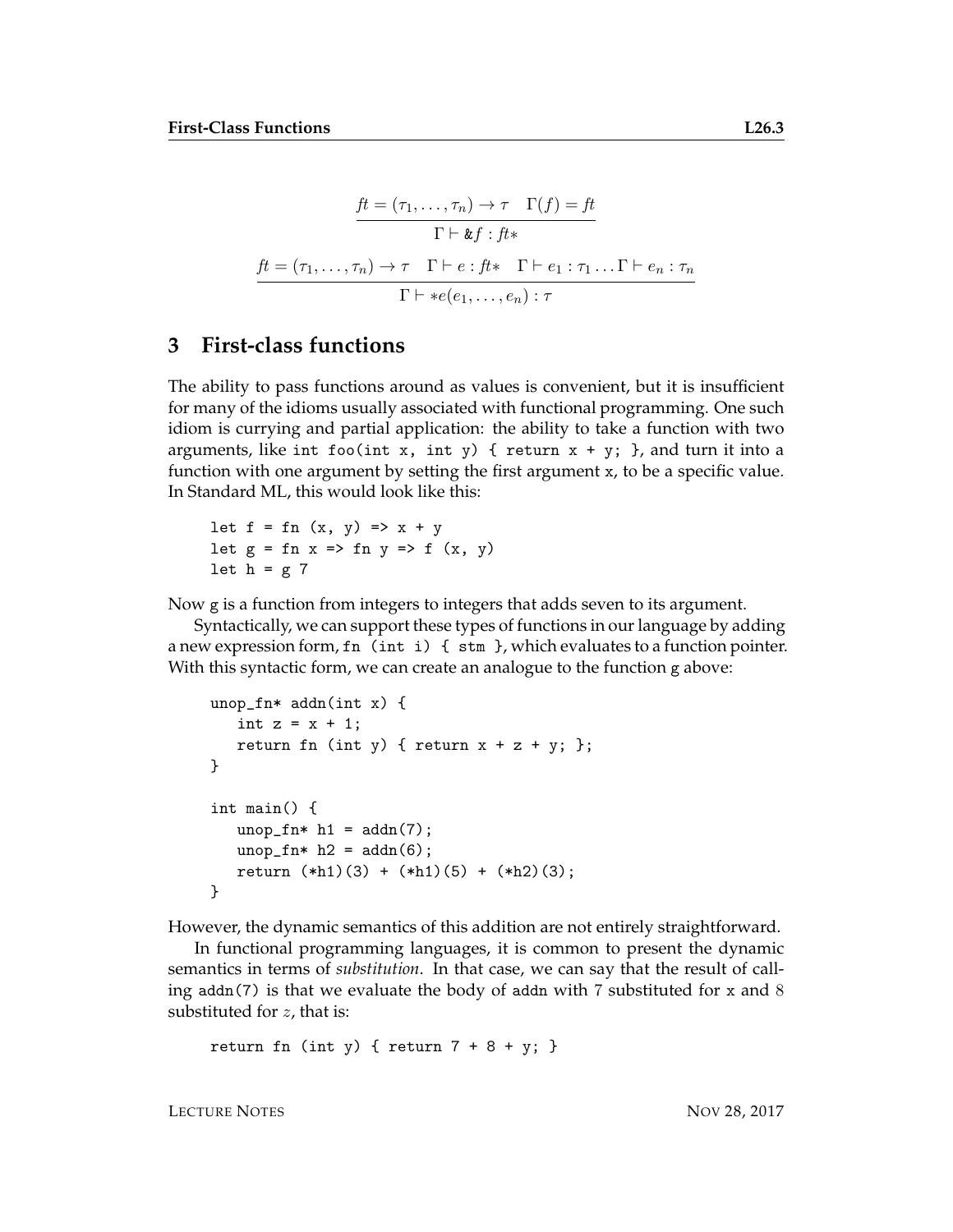The substitution semantics makes it clear, in the example above, that h1 should be a pointer to a function that adds 15 to its argument, and h2 should be a pointer to a function that adds 13 to its argument. Substitution semantics, however, are illsuited for languages like C0. It's not meaningful to substitute 7 for x in a function that includes the assignment  $x = x + 1$  in a loop. This is not just a problem for C0 and C, but for all "Algol-like" languages, including Java and, to some extent, JavaScript and Python. If you take the Foundations of Programming Languages class at Carnegie Mellon, you can learn more about this.

Let's back up. At the point in the main function where we *call* the function addn through the function pointer h1 or h2, we have access to the expected value of the argument y, but in order to evaluate the function, we also need to know the value of x. There's no way this information can be available at compile time: it is different depending on whether we are calling addn through the function pointer h1 (where x is 7) or h2 (where x is 6). Therefore, we need to be able to access, at runtime, both the function's code itself (the function pointer) and the stored information about what the appropriate value of the variables x and z is. This combination of the function pointer and the values of the captured variables is called a *closure*. When we evaluate a function expression, we capture the current environment into the closure, and when we call the function, we use the stored environment for the function call.

 $S; \eta \vdash \mathsf{fn}(x, y) \{s\} \triangleright K$   $\longrightarrow$   $S; \eta \vdash \langle \mathsf{fn}(x, y) \{s\}, \eta \rangle \triangleright K$  $S; \eta \vdash \langle \langle \text{fn}(x, y) \{s\}, \eta' \rangle \rangle \rhd ((*_-)(e_1, e_2), K)$  $\psi \triangleright ((\ast_-)(e_1, e_2), K) \longrightarrow S; \eta \vdash e_1 \triangleright ((\ast \langle (\mathtt{fn}(x, y) \{s\}, \eta' \rangle)(\_, e_2), K)$  $S; \eta \vdash v_1 \rhd ((\ast \langle \mathbf{fn}(x, y) \{s\}, \eta' \rangle)(\_, e_2), K)$  $\langle \langle \rangle \rangle (_-, e_2)$  ,  $K) \qquad \longrightarrow \qquad S; \eta \vdash e_2 \rhd ((*\langle \langle \mathtt{fn}(x, y) \{s\}, \eta' \rangle \rangle)(v_1, \square), K)$  $S; \eta \vdash v_2 \rhd ((\ast \langle \mathbf{fn}(x, y) \{s\}, \eta' \rangle)(v_1, \_), K)$  $\langle \Huge{\rangle\!\!\!\backslash} (v_1,\underline{\hspace{0.3cm}}, K) \qquad \longrightarrow \qquad S; \langle \eta, K \rangle; [\eta', x \mapsto v_1, y \mapsto v_2] \vdash s \blacktriangleright \cdot \Vert$ 

This is only a particular implementation of closures, however, and it differs in important ways from the way Python and JavaScript handle closures. Here, we capture the values of variables in the closures while Python stores a reference to the content of the variable. To understand the difference, consider what the semantics above says about the result value of this computation, and then compare that result to the comparable Python program:

```
unop_fn* addn(int x) {
   unop_fn* f = fn (int y) { x++; return x + y; };
  x++;
   return f;
}
int main() {
   unop_fn* h1 = addn(7);unop_fn* h2 = addn(6);return (*h1)(3) + (*h1)(5) + (*h2)(3);}
```
One of the problems with nested functions in imperative programming languages

LECTURE NOTES NOTES NOW 28, 2017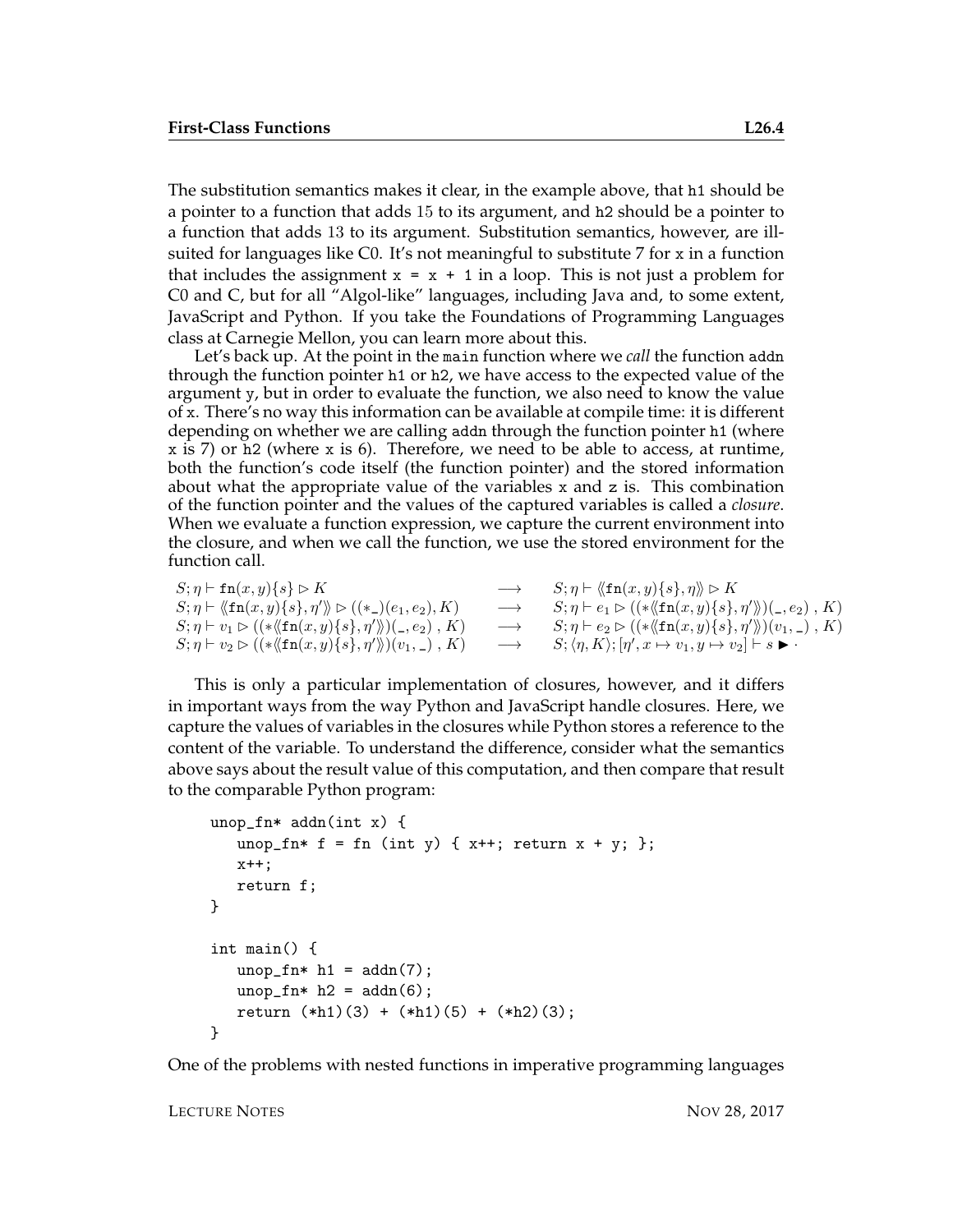is that it necessitates knowing a lot about the details of closures. Even a language like ML is using closures at runtime – there's no actual substitution happening – but it's not necessary to know the details like it is when doing programming in Python or in this variant of C0. In lecture, we discussed the possibility of using the static semantics to disallow modifying temps that will be captured inside of closures, which is one way of avoiding these sorts of ambiguities.

We can implement the semantics we described above by rewriting the program. Each anonymous function can be turned into a top-level function that takes one extra argument: the struct containing the extra initialization data needed to run . We can't quite rewrite the program into a valid C0 program with function pointers. A closure for a unop\_fn\* may need:

- no extra data, as in fn (int y) { return y + 3; }
- only one piece of extra data, as in fn  $(int y) {$  return  $x + y;$  }
- multiple pieces of extra data, as in fn (int y) { return  $(*f)(x,z)$ ; }

In every case, when we evaluate the function to a value, we know at compile-time what data needs to be associated with the pointer.